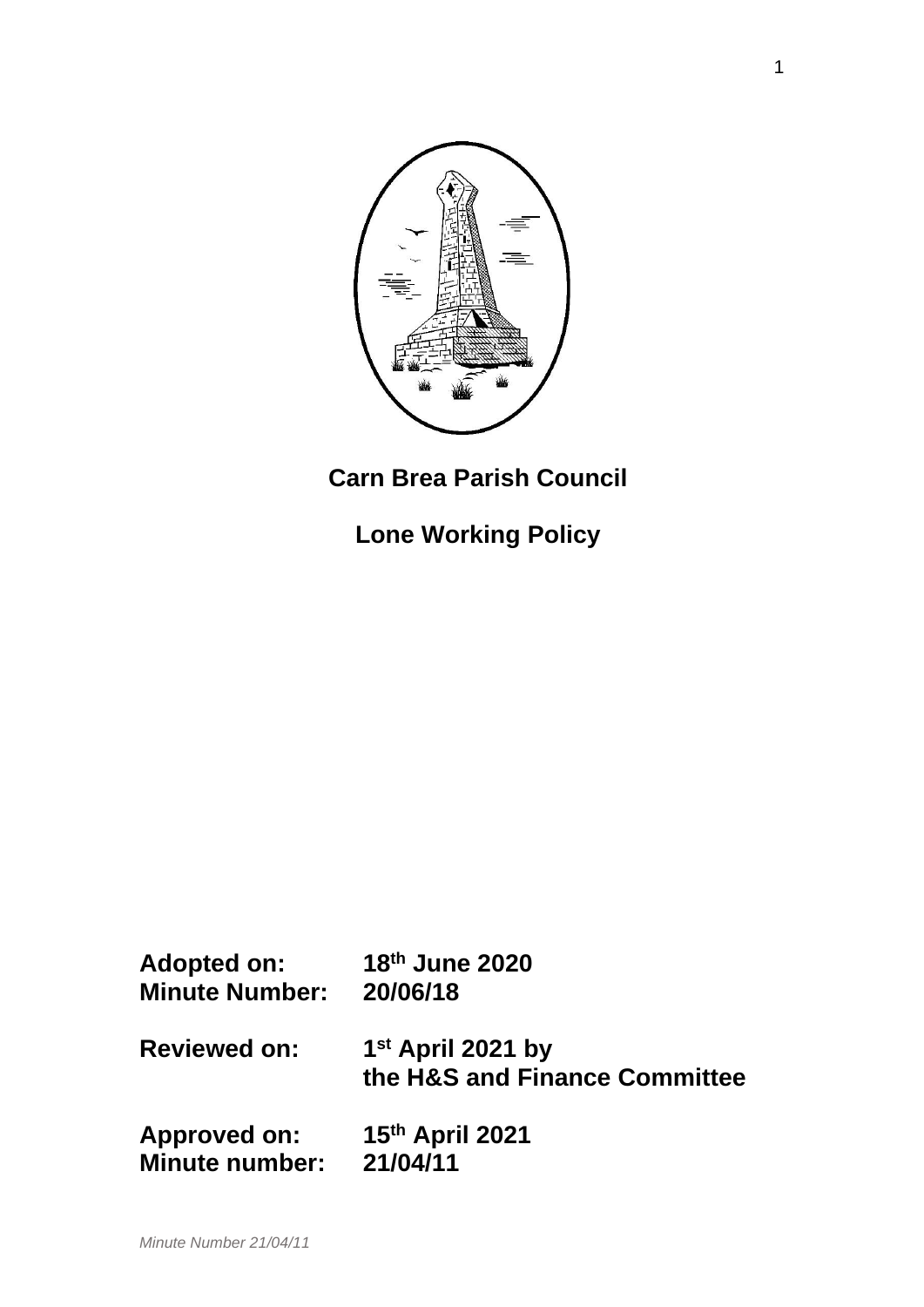| <b>CONTENTS</b> |                                                                                   |                 |
|-----------------|-----------------------------------------------------------------------------------|-----------------|
| 1               | <b>Policy background</b>                                                          | Pg <sub>3</sub> |
| $\mathbf{2}$    | <b>Policy statement</b>                                                           | Pg <sub>3</sub> |
| 3               | <b>Scope</b>                                                                      | Pg 4            |
| 4               | <b>Definition</b>                                                                 | Pg 4            |
| 5               | Who is at risk                                                                    | Pg 4            |
| 6               | <b>Potential risks</b>                                                            | Pg <sub>5</sub> |
| $\overline{7}$  | <b>Assessing the risk</b>                                                         | Pg 5 - 6        |
| 8               | <b>Prohibition of lone working</b>                                                | Pg <sub>6</sub> |
| 9               | <b>Responsibility and personal safety</b>                                         | Pg 6-7          |
| 10              | <b>Parking</b>                                                                    | Pg <sub>7</sub> |
| 11              | <b>Buildings/meetings at unfamiliar venues</b>                                    | Pg <sub>8</sub> |
| 12              | <b>Isolated locations/unfamiliar people</b>                                       | Pg <sub>8</sub> |
| 13              | <b>Planning</b>                                                                   | Pg <sub>8</sub> |
| 14              | <b>Monitoring</b>                                                                 | Pg8             |
| 15              | <b>Reporting an incident</b>                                                      | Pg <sub>9</sub> |
| 16              | <b>Security of buildings</b>                                                      | Pg <sub>9</sub> |
| 17              | <b>General advice for all lone workers</b>                                        | <b>Pg 10</b>    |
| 18              | Procedure for office based staff when working alone                               | <b>Pg 11</b>    |
| 19              | <b>Procedure for the Caretaker/Covering Caretaker</b>                             | <b>Pg 12</b>    |
| 20              | Procedure to follow if contacted by Caretakers family upon no<br>return from form | <b>Pg 12</b>    |
| 21              | Out of hours call out                                                             | <b>Pg 13</b>    |
| 22              | <b>Procedure for the Groundsperson</b>                                            | <b>Pg 14</b>    |
| 23              | Procedure to follow if Grounsperson does not check in                             | <b>Pg 14</b>    |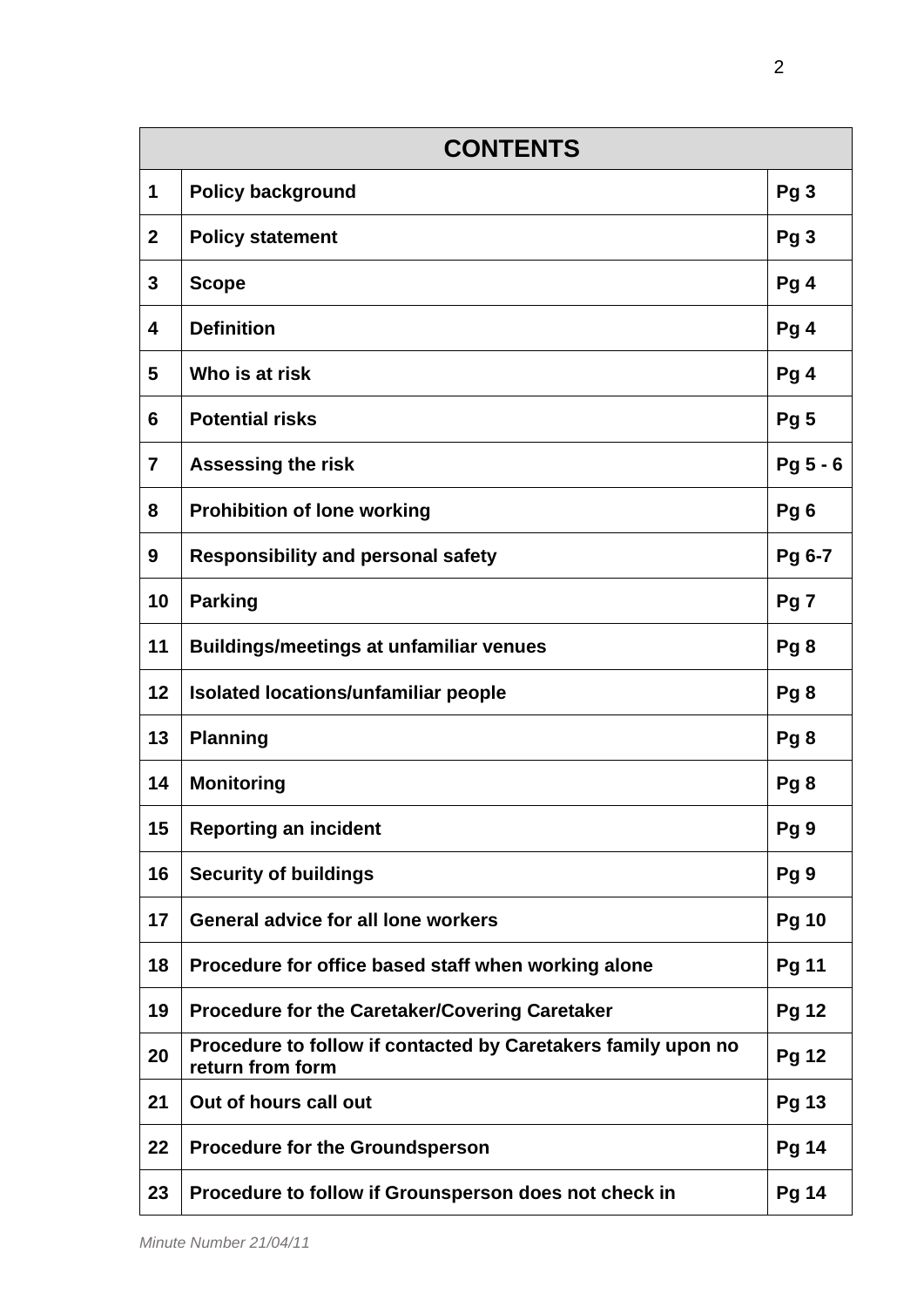# **1. Policy Background**

- 1.1 The purpose of this policy is to minimise risks for staff working alone and volunteers working with Carn Brea Parish Council.
- 1.2 Where employees have to undertake lone working, personal safety will be of paramount importance.
- 1.3 Lone working must not be viewed in isolation, other relevant policies already adopted will also apply.
- 1.4 The policy is not intended to raise anxiety unnecessarily, but to give a framework for managing potentially risky situations.
- 1.5 The following details are provided to reinforce the need for everyone to take lone working and their safety seriously at all times.

# **2. Policy Statement**

- 2.1 Under the Health & Safety at Work Act 1974 and the Management of Health and Safety at Work Regulations 1999 it is the employer's duty to assess risks to lone workers and to take steps to avoid or control risk where necessary. Employees have responsibilities to take reasonable care of themselves and other people affected by their work and to co-operate with their employers in meeting their legal obligation.
- 2.2 Some staff work outside office hours and/or alone due to flexible working patterns and/or to undertake their job role. The Council aims to support lone workers by:
	- 2.2.1 A commitment to supporting staff and managers both in establishing and maintaining safe working practices.
	- 2.2.2 Recognising and reducing risk.
	- 2.2.3 A commitment to the provision of appropriate support for staff.
	- 2.2.4 A clear understanding of responsibilities.
	- 2.2.5 The priority placed on the safety of the individual over property.
	- 2.2.6 A commitment to providing appropriate training for staff.
	- 2.2.7 Ensuring equipment such as telephones/mobile phones will be made available as appropriate.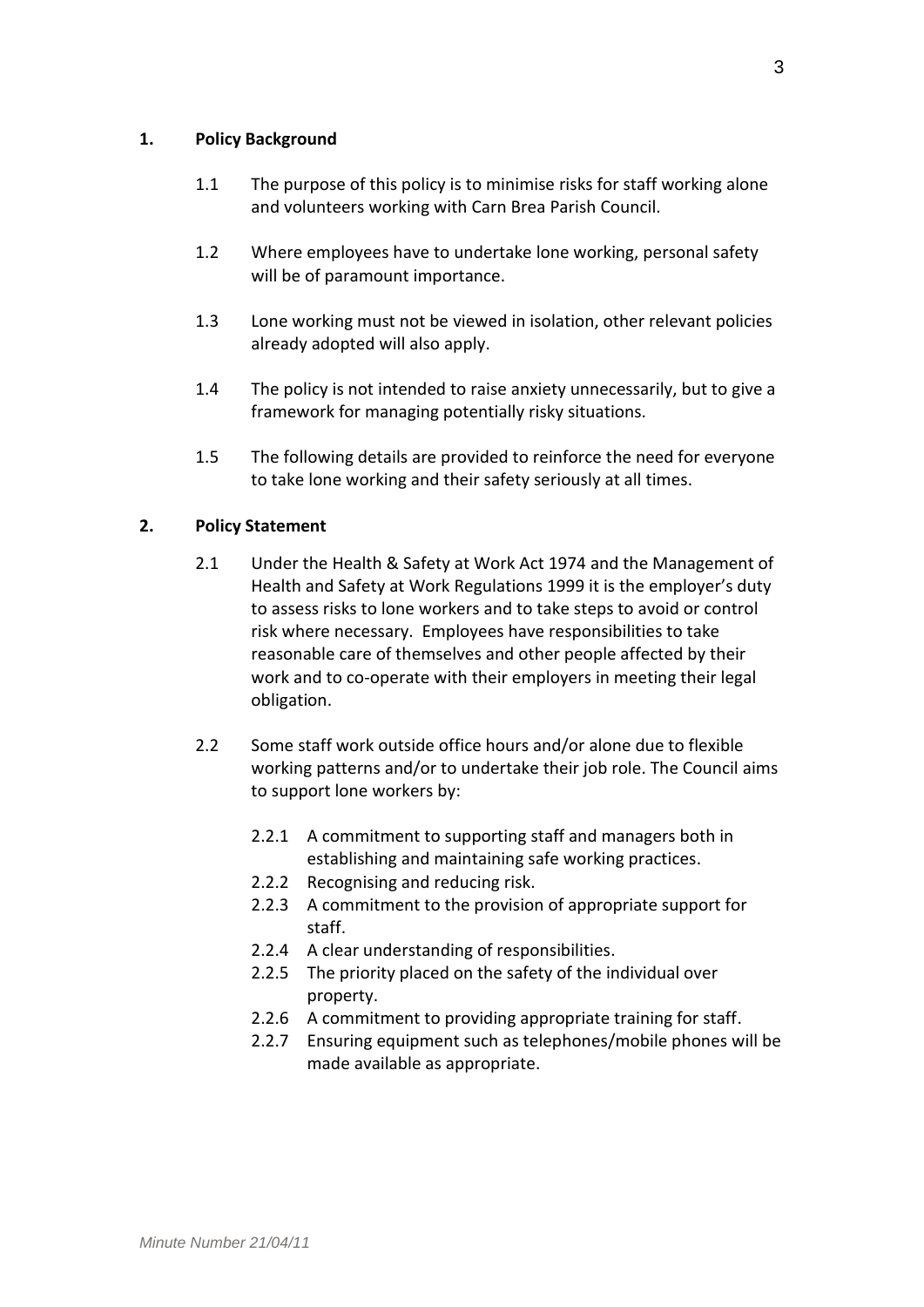# **3. Scope**

- 3.1 This policy applies to all employees, volunteers working on behalf of Carn Brea Parish Council and Members of Carn Brea Parish Council.
- 3.2 Volunteers would not normally be expected to work alone.
- 3.3 This policy is to be used in conjunction with the Council's Risk Management Policy, Risk Assessments, Health & Safety Policy, Health & Safety Handbook, Equal Opportunities Policy, Complaints Policy and Grievance Policy.
- 3.4 The Staffing Committee will regularly review this policy and procedures in place to ensure its implementation and to ensure that it is relevant to working practice.

# **4. Definition**

- 4.1 Lone workers are those who work by themselves without close or direct supervision. For example:
	- 4.1.1 People in fixed establishments (office or other base).
	- 4.1.2 A staff member working alone in an office or other base.
	- 4.1.3 People working outside normal office hours, e.g. staff working late etc.
	- 4.1.4 Mobile workers working away from their fixed base.
	- 4.1.5 A staff member/volunteer who is required to travel alone to and from a fixed base to another place of work or to meetings etc.

## **5. Who is at Risk**

- 5.1 All employees who, as part of their contracted duties, are required to work alone and without direct supervision.
- 5.2 This policy does not set out to identify all the situations where employees may be at risk from working alone but concentrates on describing the arrangements that must be in place to eliminate or manage the associated risks.
- 5.3 Lone working itself is not necessarily high risk but the activity that is performed may well be. It is important that individuals are made aware of the outcome of the risk assessment and informed of all necessary control measures.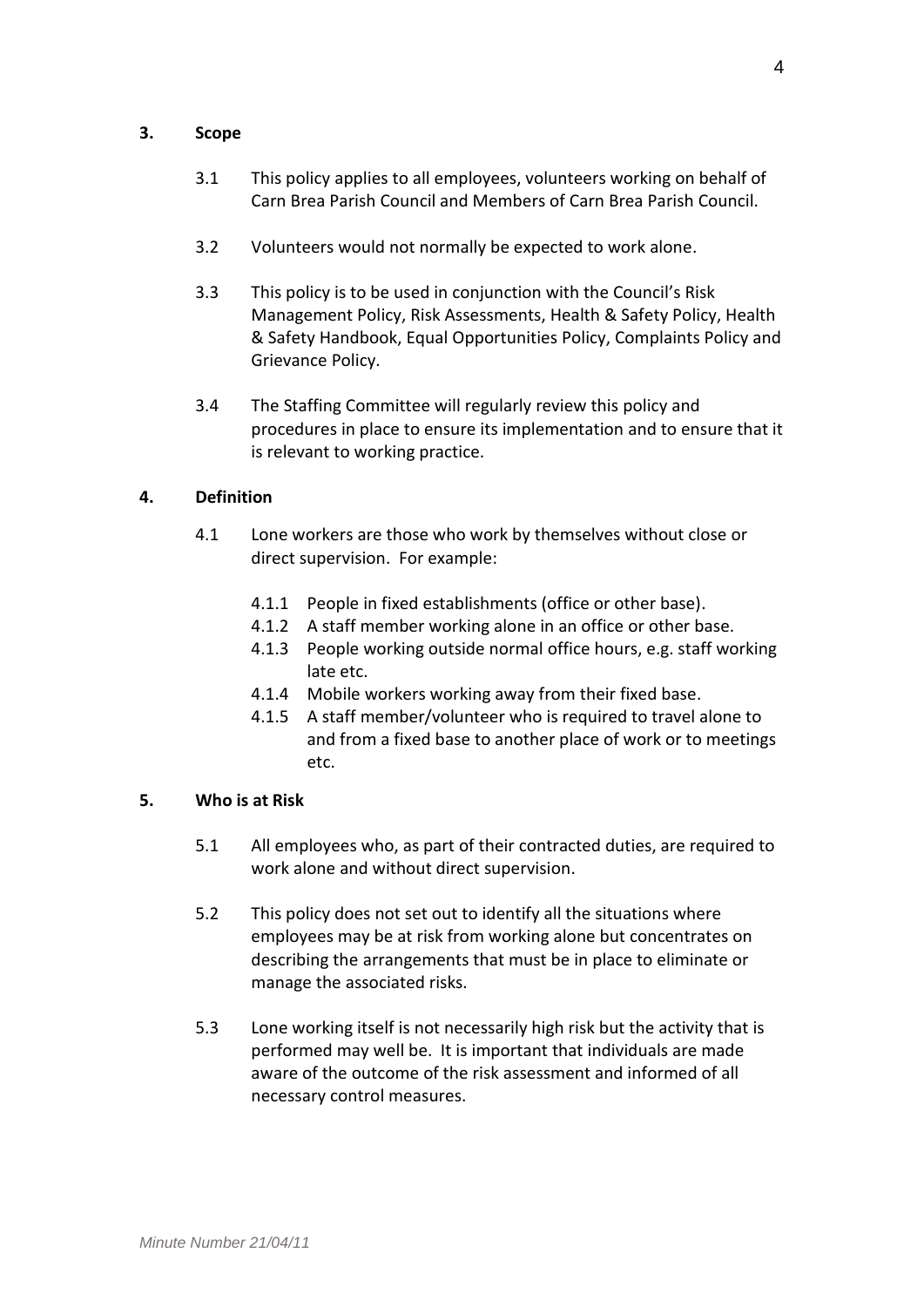# **6. Potential Risks**

- 6.1 Some of the main risks have been highlighted below, however this list is not meant to be exhaustive:
	- 6.1.1 Accessibility by members of the public, contractors etc e.g. open access/unlocked doors.
	- 6.1.2 Requirement to lock up when leaving a building.
	- 6.1.3 Poorly lit entrance/exits.
	- 6.1.4 Isolated and poorly lit car parking facilities.
	- 6.1.5 Being taken ill whilst working alone.
	- 6.1.6 Lack of knowledge regarding Health and Safety Procedure.

# **7. Assessing the Risk**

- 7.1 The Council will, as far as is reasonably practicable, ensure that employees and self-employed contractors who are required to work alone or unsupervised for significant periods of time are protected in accordance with current health & safety legislation.
- 7.2 The purpose of assessing the risk of lone working is to establish whether the work can be done safely by a lone worker and what arrangements will ensure that an individual is not exposed to unnecessary and unacceptable risk.
- 7.3 In drawing up and recording an assessment of risk the following issues should be considered, as appropriate to the circumstances:
	- 7.3.1 Identification of hazards from plant, machinery, goods, substances, environment and atmosphere etc.
	- 7.3.2 The likelihood of causing harm and the severity of injury.
	- 7.3.3 The environment location, security, access, remoteness or isolation of workplace.
	- 7.3.4 The context nature of the task, any special circumstances; the individuals concerned – indicators of potential or actual risk
	- 7.3.5 History any previous incidents in similar situations
	- 7.3.6 Any other special circumstances.
	- 7.3.7 Any problems of communication.
	- 7.3.8 The possibility of interference, such as violence or criminal activity from other persons.
	- 7.3.9 The nature of injury or damage to health and anticipated "worst case" scenario.
- 7.4 All information should be taken into account and checked or updated as necessary.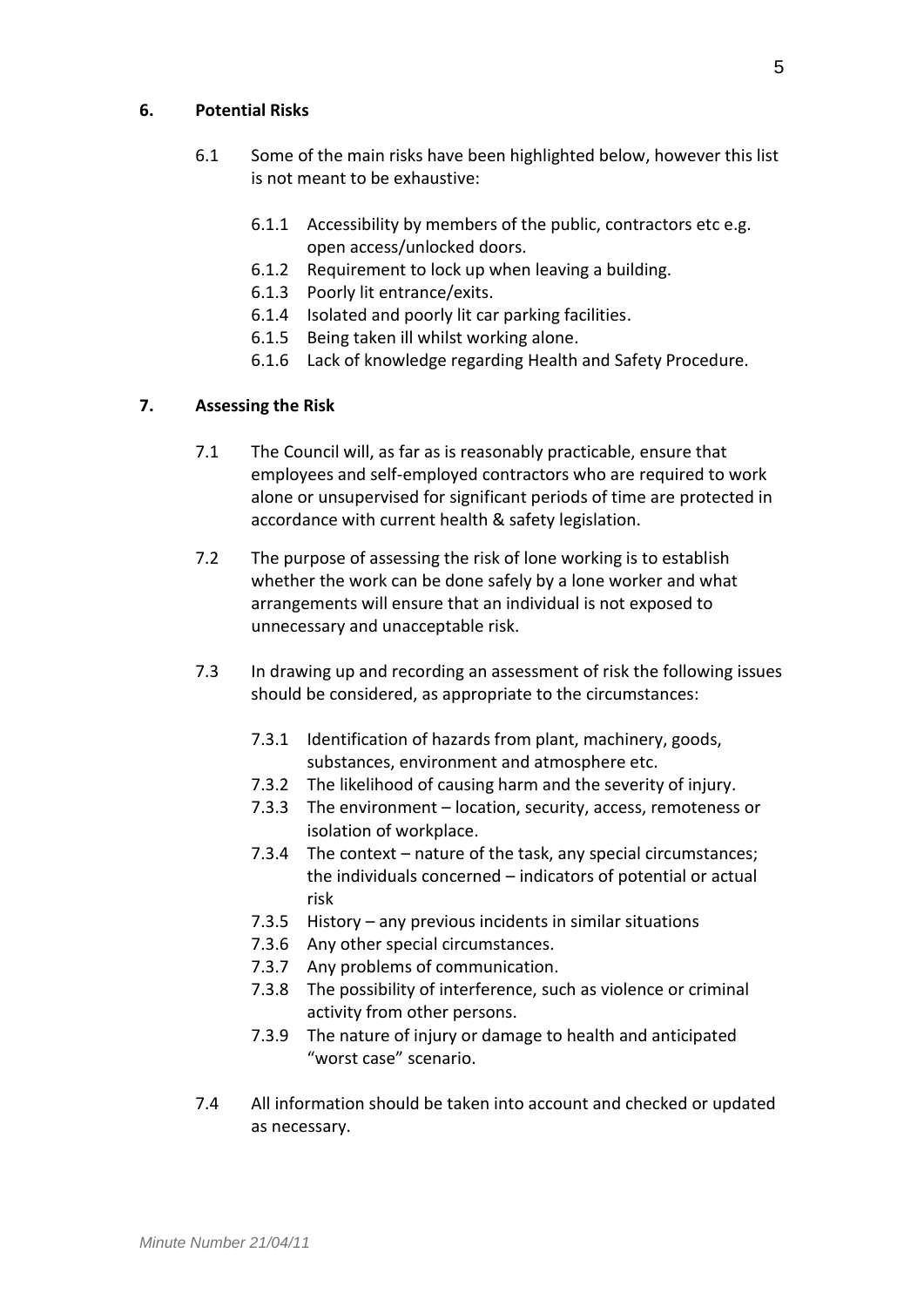- 7.5 Where there is any reasonable doubt about the safety of a lone worker in a given situation, consideration should be given to sending a second worker or making other arrangements to complete the task.
- 7.6 While resource implications cannot be ignored, safety must be the prime concern.
- 7.7 If a risk cannot be eliminated completely, action must be taken to reduce the risk to the lowest level practicable.

# **8. Prohibition of Lone Working**

- 8.1 Certain situations require that employees cannot work alone. These include:
	- 8.1.1 Young persons under instruction and training on machines should not be left unsupervised/alone.
	- 8.1.2 Certain fumigation activities and other work with substances hazardous to health.
	- 8.1.3 Working at heights is not permitted as a lone worker.
- 8.2 In relation to the handling of cash, you must observe the relevant policies/procedures as set by Financial Regulations.

## **9. Responsibility and Personal Safety**

- 9.1 It is a requirement that the Council comply with their legal duties towards lone workers under the Health and Safety at Work etc Act 1974 and the Management of Health and Safety at Work Regulations 1999.
- 9.2 Employers are responsible for the health, safety and welfare at work of all their workers. They have a responsibility for the health and safety of any contractors or self-employed people doing work for them.
- 9.3 It is your responsibility to keep yourself safe. Staff should take all reasonable precautions to ensure their own safety, as they would in any other circumstances.
- 9.4 Keeping track of individual movements is sometimes difficult but it is the responsibility of the staff member and the Clerk to identify potential risks in carrying out the work to minimise these risks, by maintaining regular communication.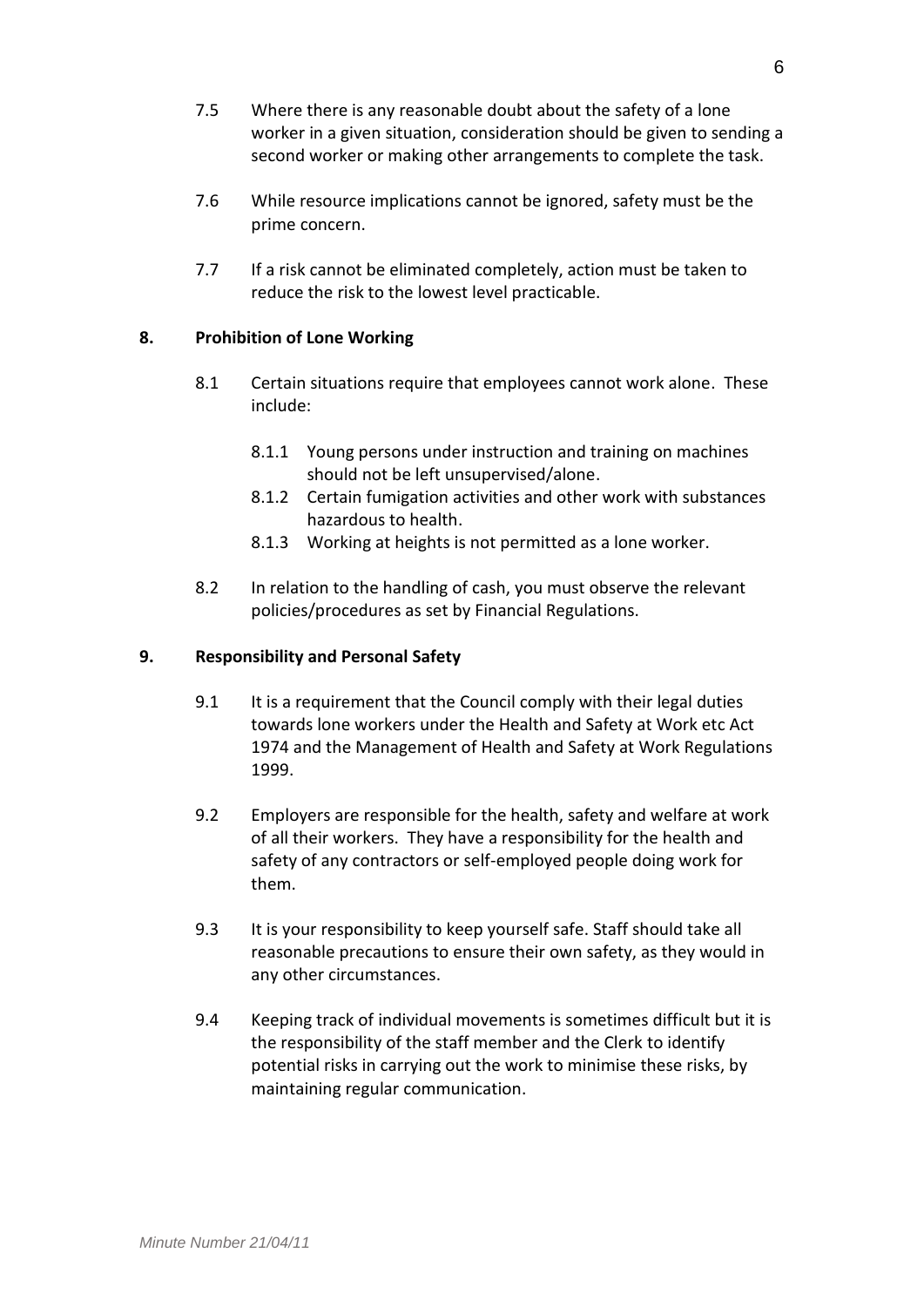- 9.5 Staff working away from the office should ensure that they have access to a mobile phone at all times, whether Council or personal. Where a personal phone is used the Council will reimburse the cost of any calls. Members of staff are responsible for checking that the mobile phone is charged, in working order and with sufficient credit remaining with the relevant provider, where possible.
- 9.6 Staff must not assume that having a mobile phone and a backup plan is sufficient safeguard in itself. The first priority is to plan for a reduction in risk.
- 9.7 Before working alone, an assessment of the risks involved should be made in conjunction with the Clerk, as set out in 9.2 above.
- 9.8 Staff must inform the Clerk/Assistant Clerk or other identified person when they will be working alone, giving accurate details of their location and following an agreed plan to inform that person when the task is completed. This includes occasions when a staff members expects to go home following a visit rather than returning the their base.
- 9.9 If a member of staff does not report in as expected, an agreed plan should be put into operation, initially to check on the situation and then to respond as appropriate.
- 9.10 Where a staff member works alone for extended periods and/or on a regular basis, the Clerk must make provision for regular contact, both to monitor the situation and to counter the effects of working in isolation.
- 9.11 The Clerk is delegated to take such steps as they deem necessary and reasonable to protect staff, members and the public. This may include implementing a new security protocol, spending money (budgeted or unbudgeted) on equipment resources, advice and/or infrastructure and includes the right to instruct staff as they deem fit to ensure a safe working environment.

## **10. Parking**

10.1 Park your car in a well-lit area – especially if you intend returning to it after dark. If possible, ask someone you know to accompany you to the car. If this is not possible carry a small torch and personal alarm with you.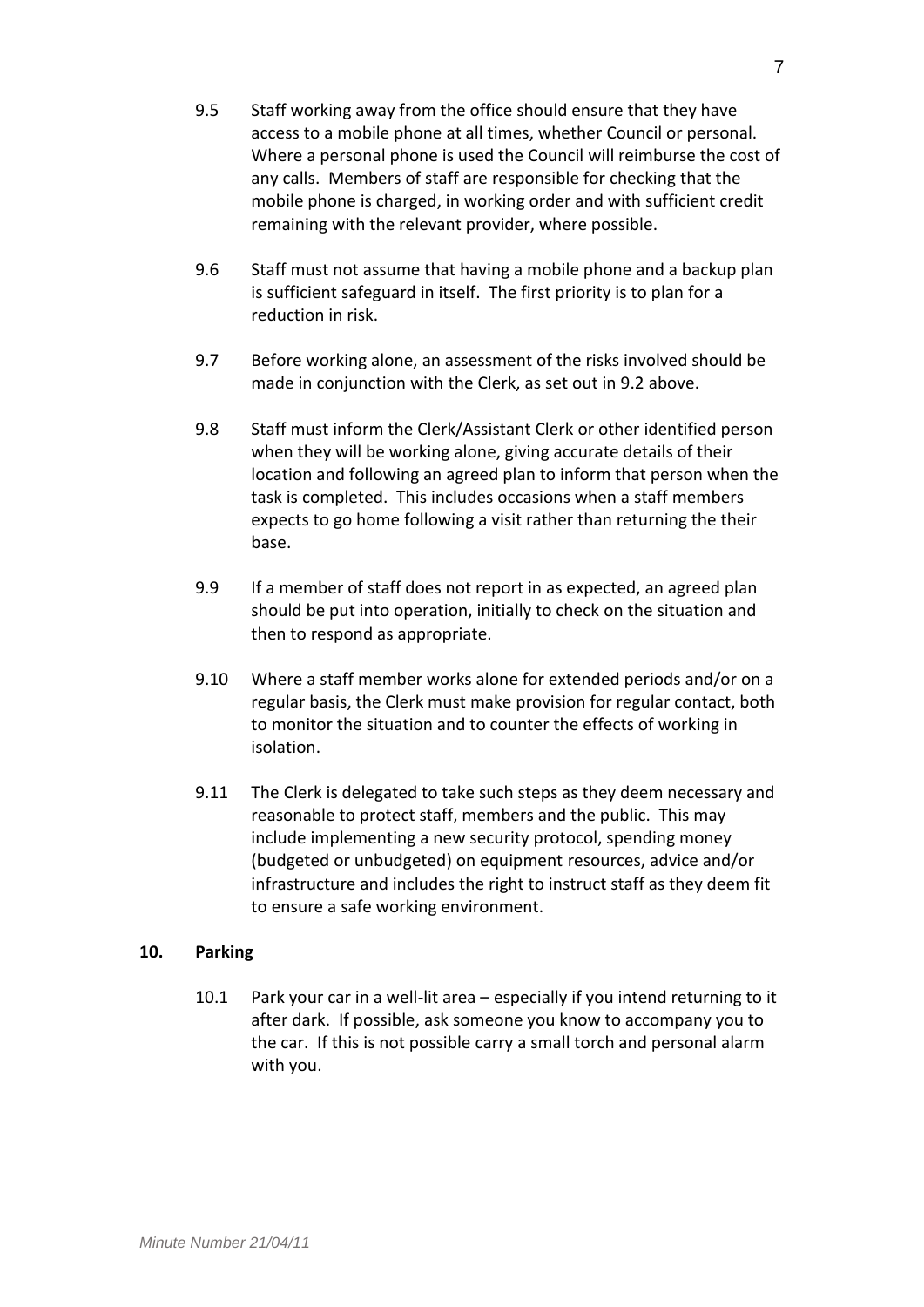## **11. Buildings/meetings at unfamiliar venues**

- 11.1 Report to reception on arrival and always sign in and out of the building.
- 11.2 Ask the receptionist to notify the person you are meeting.

## **12. Isolated locations/unfamiliar people**

- 12.1 Avoid meeting in isolated locations; suggest a public place to meet. If this cannot be avoided, then where possible do not go alone and always notify office based staff when you arrive and leave.
- 12.2 Avoid walking alone at night.

#### **13. Planning**

- 13.1 By thinking things through and planning for the unexpected it will help you remain confident when faced with an emergency.
- 13.2 If you work alone on a regular basis, assess any risk with your line manager and identify any measures needed to ensure your personal safety.

## **14. Monitoring**

- 14.1 Procedures must be put in place to monitor lone workers as effective means of communication are essential. These may include:
	- 14.1.1 The Clerk periodically visiting people working alone, ensuring safety measures are being adhered to.
	- 14.1.2 Pre-agreed intervals of regular contact between the lone worker and the Clerk, using phones, radios or email
	- 14.1.2 Implementing robust systems to ensure a lone worker has returned to their base or home once the task is complete.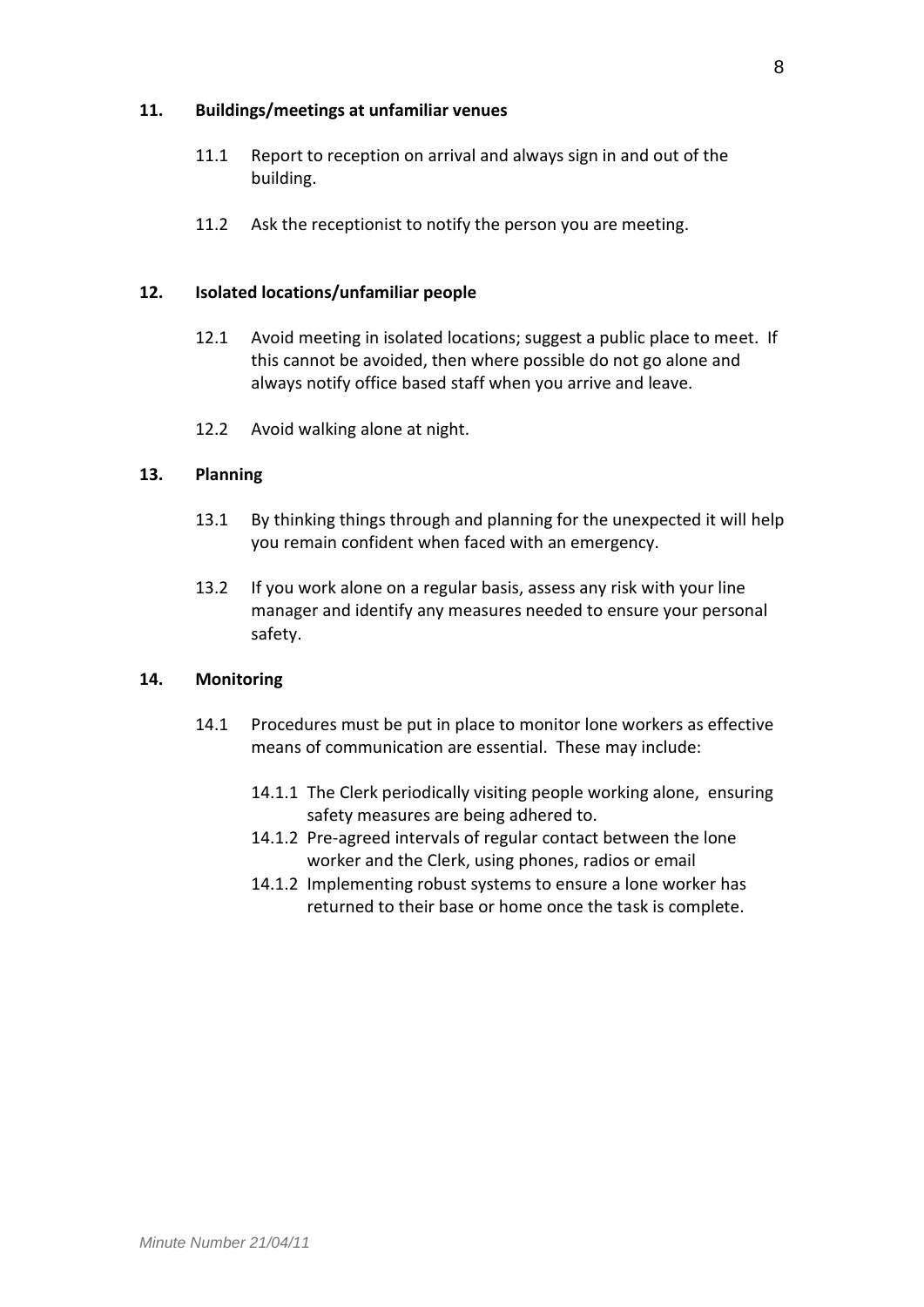# **15. Reporting an incident**

- 15.1 It is important to report any accident, injury, near-misses and dangerous occurrences to the Clerk, whether it is in aggression, violence, a transport breakdown or a personal accident, to your line manager. In this way, a full investigation can be made to assess any further potential risks and identify any additional safety procedures needed in order to prevent a similar incident happening to somebody else.
- 15.2 The Clerk will ensure any incidents of a serious nature are investigated and any reasonable actions implemented to prevent or protect staff, members and the public from possible reoccurrences where possible.
- 15.3 The Clerk is authorised and expected to submit code of conduct complaints to Cornwall Council and/or Police if an incident involves the possible conduct of a member of the Council.

# **16. Security of buildings**

- 16.1 The Clerk and employees must ensure that:
	- 16.1.1 All appropriate steps are taken to control access to the building and that emergency exits are accessible.
	- 16.1.2 Intruder alarm and fire alarms are serviced yearly.
	- 16.1.3 Fire alarms are tested weekly by the Caretaker.
	- 16.1.4 When working alone they are familiar with exits and alarms.
	- 16.1.5 There is access to a telephone and first aid kit.
	- 16.1.6 If there is any indication that the building has been broken into, do not enter the building until assistance has arrived.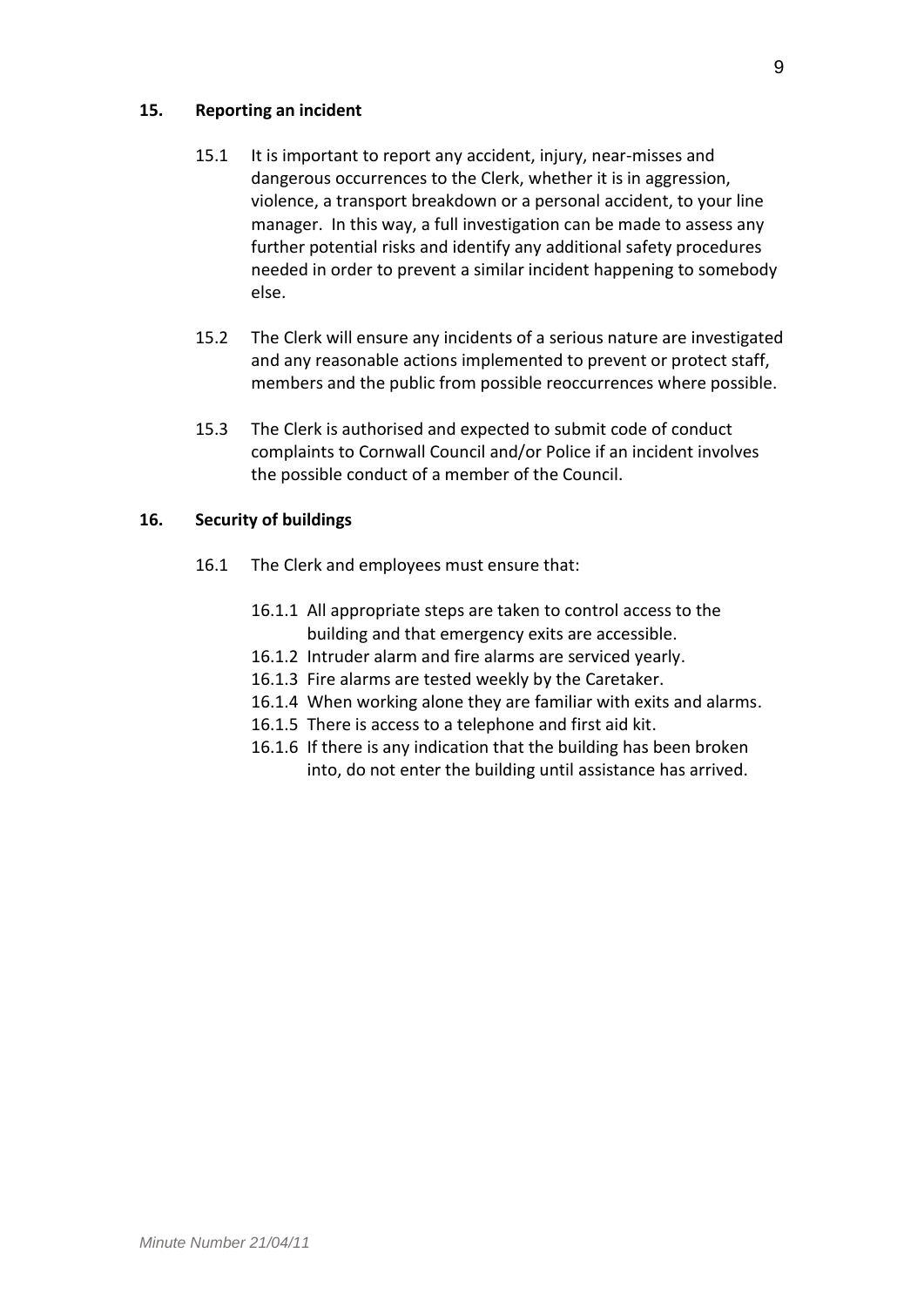# **17. General Advice for all Lone Workers**

- 17.1 When working alone, e.g. in an isolated area of the building with all doors closed, ensure someone is aware of your presence.
- 17.2 Do not put yourself at risk; if you do not feel safe discuss the situation with the Clerk.
- 17.3 Check that work being done has been subject to risk assessment and check the assessment yourself – some work may have been identified as requiring the assistance of a second person.
- 17.4 If finding yourself in a situation, which may be considered to be that of a 'lone worker', then ensure that the Clerk is made aware of the circumstances at the earliest opportunity and then assist in the process of identifying the steps needed to either prevent the lone worker situation from arising, or, if this is not possible, assist in developing the precautions necessary to ensure their own safety.
- 17.5 All staff should leave details of their movements and give an idea of how long they are going to be away from base and when they expect to be back. If plans change the staff member must ring in to let the office-based staff know.
- 17.6 Inform the Clerk if you have any concerns over the effectiveness and efficiency of the agreed arrangements and also if there are any reasons why they would not be able to work alone or to continue to work alone in safety.
- 17.7 Details of venues being visited, and a contact number should always be provided.
- 17.8 Think about the location of the place you are going. Check out the venue and prepare for the visit beforehand.
- 17.9 Meet unfamiliar people in public areas.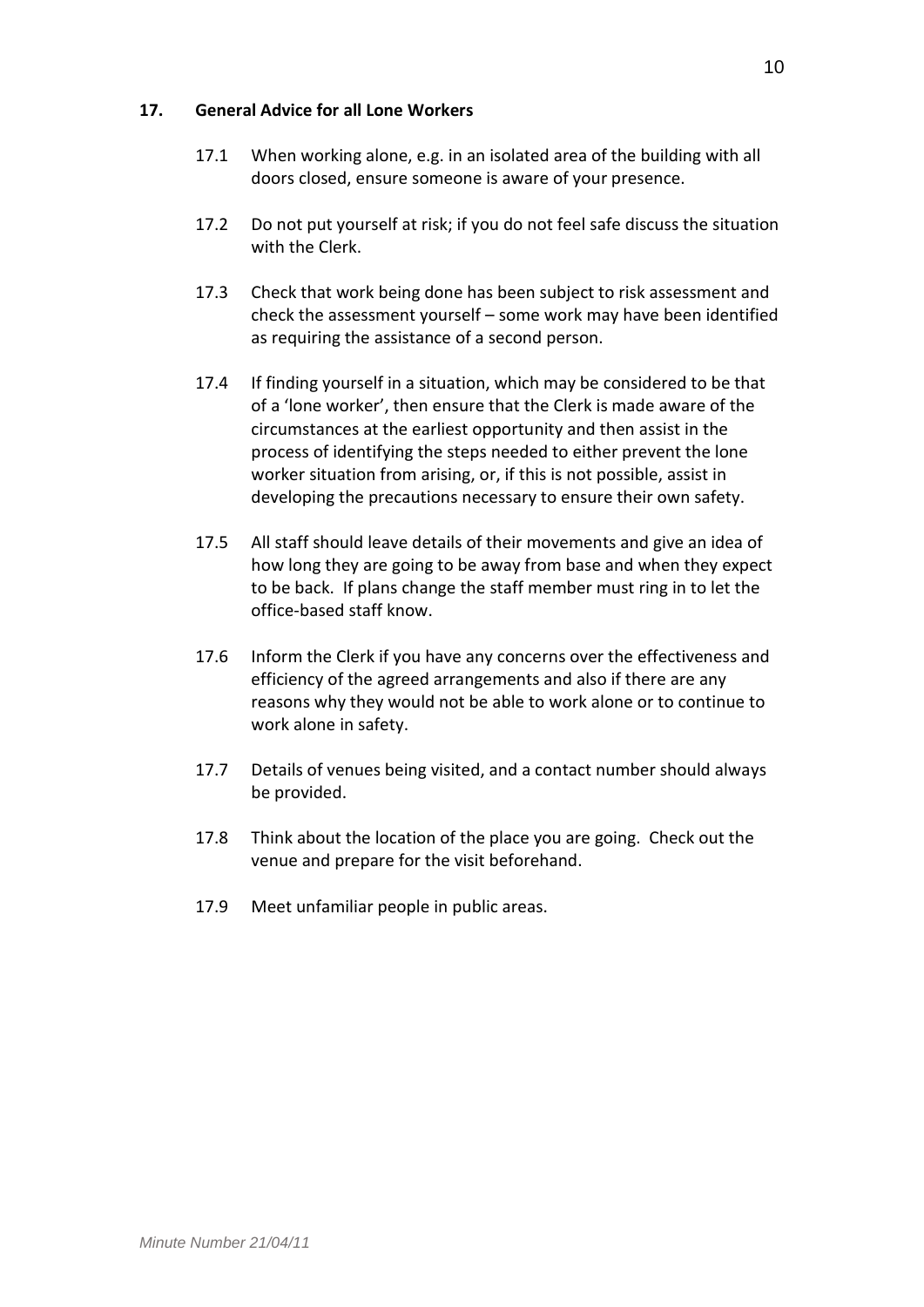# **18. Procedure for office based staff when working alone**

- 18.1 Staff should always adhere to the following guidelines in order to minimise risks when working alone at a fixed base.
	- 18.1.1 Avoid unnecessary 'out of normal office hours' working wherever possible.
	- 18.1.2 When working alone in the office the door to the building should be kept locked at all times unless the hall is being hired or prior arrangements have been made
	- 18.1.3 Do not answer the door to unexpected visitors, e.g. in the case of contractors, ask for identification and don't let them in until you have checked it out if you are at all unsure.
	- 18.1.4 If upon answering the door it is not a planned visitor ensure that they are kept in the foyer and not taken into the office.
	- 18.1.5 Familiarise yourself with the layout of the building/floor.
	- 18.1.6 Ensure you have keys. Lock all doors that allow direct access to the building and/or office you are working in.
	- 18.1.7 Familiarise yourself with the Fire Safety Procedures and identify escape routes.
	- 18.1.8 Practice setting the alarm system
	- 18.1.9 Practice the locking up procedures
	- 18.1.10 If possible, avoid parking your car in badly lit areas, move it nearer to the place you exit the building if possible.
	- 18.1.11 When leaving late after meetings, ensure you arrange to leave with another member of staff or Councillor.
	- 18.1.12 Notify people at home when you intend leaving work and what time you expect you home.
	- 18.1.13 Leave contact numbers at home so that the Clerk or Chairman/Vice Chairman of the Council can be contacted if there are concerns for your safety.
	- 18.1.14 Should you feel ill whilst working alone seek help immediately – dial 999 if necessary.
	- 18.1.15 Undertake a risk assessment for lone working with your line manager. Report any concerns, hazards or potential risks to your line manager immediately.
	- 18.1.16 Repeated instances of not complying with the procedure in place may be subject to disciplinary action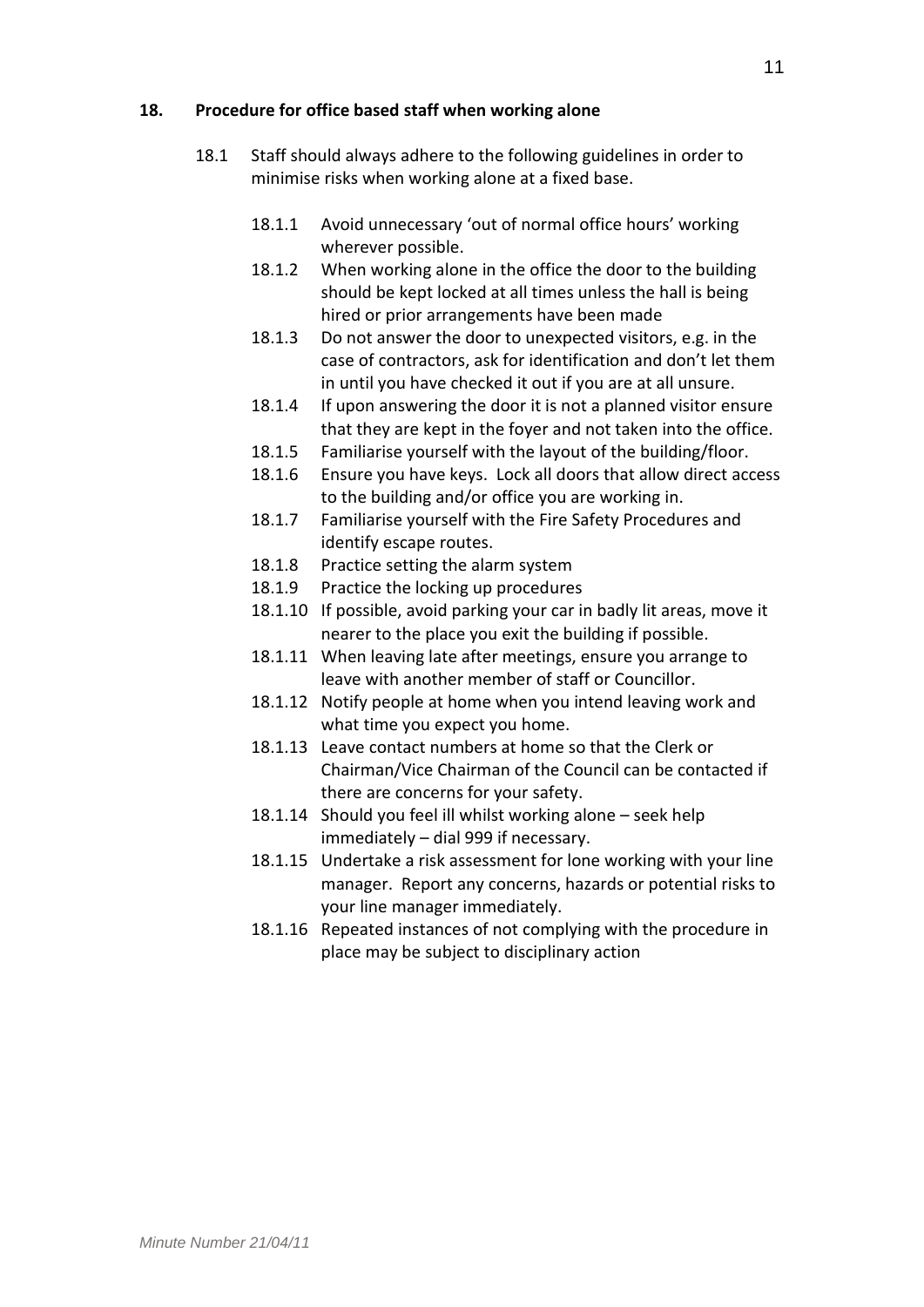# **19. Procedure for the Caretaker/Covering Caretaker**

- 19.1 Staff should always adhere to the following guidelines in order to minimise risks when working alone:
	- 19.1.1 Clerk, Chairman and Vice Chairman of the Councils contact details to be given to those who live with the Caretaker in order for contact to me made should the Caretaker not return home safely
	- 19.1.2 If the Caretaker lives alone alternative arrangements to be made after appropriate risk assessment completed
	- 19.1.3 The hall door to be kept locked at all time when alone at the hall and only to opened once hirers arrive
	- 19.1.4 If called out for an alarm do not enter the building alone. Firstly, inform either the Clerk, Chairman or Vice Chairman and wait until one of them can attend. Telephone the police if needed.
	- 19.1.5 Repeated instances of not complying with the procedure in place may be subject to disciplinary action

# **20. Procedure to follow if contacted by Caretakers family upon no return from work:-**

- 20.1 Whomever has been contacted to ensure that they do not investigate alone.
- 20.2 Whomever has been contacted to contact a second person to attend the offices to investigate
- 20.3 If repeated instances of being called out to investigate take place this may be subject to disciplinary action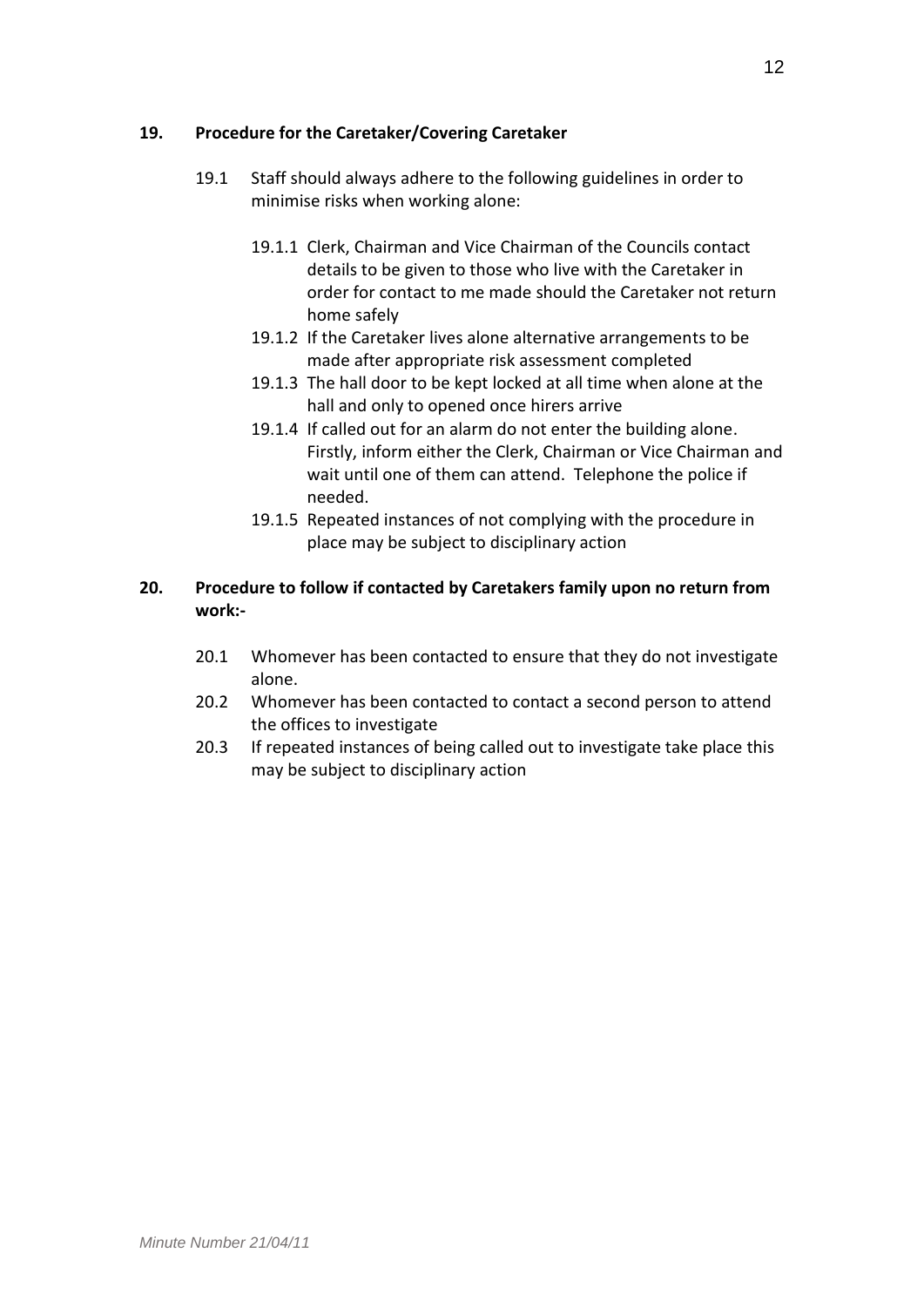# **21. Out of hours call out**

- 21.1 If you are called out due to an alarm activation, ensure you adhere to the following procedure:
	- 21.1.1 Ensure you get the details of the person reporting the alarm
	- 21.1.2 Contact the Clerk, Chair or Vice Chairman of the Council to inform them that you are being called out to an alarm
	- 21.1.3 Attend the hall and inspect the outside of the building (doors, windows). If there is any signs of forced entry, call the police and inform them of this.
	- 21.1.4 In the event that forced entry is suspected do not enter the building and wait at a safe distance but within sight of the premises until the police arrive.
	- 21.1.5. If there is no sign of forced entry, enter the building and turn off the alarm. Check for any obvious signs that may have caused the alarm (e.g. animal movement or open windows causing curtains to move), deal with as needed and then reset the alarm.
	- 21.1.6 Contact whomever you spoke to, to report that you have been called out to update them and let them know you are returning home and safe.
	- 21.1.7 If repeated alarms occur with no obvious cause ask the alarm service company to attend and inspect.
- 21.2 If you are called out due to the fire alarm activation ensure you adhere to the following procedure:
	- 21.2.1 Ensure you get the details of the person reporting the Alarm.
	- 21.2.2 Contact the Clerk, Chair or Vice Chairman of the Council
	- 21.2.3 If it is immediately apparent that there is a fire, call the fire Brigade.
	- 21.2.4 If there are no immediate signs of fire, walk the perimeter of the building completing an inspection before entering the building
	- 21.2.5 Only enter the building if another person is present
	- 21.2.6 If it is established that there is a fault, report this to the office at your earliest convenience